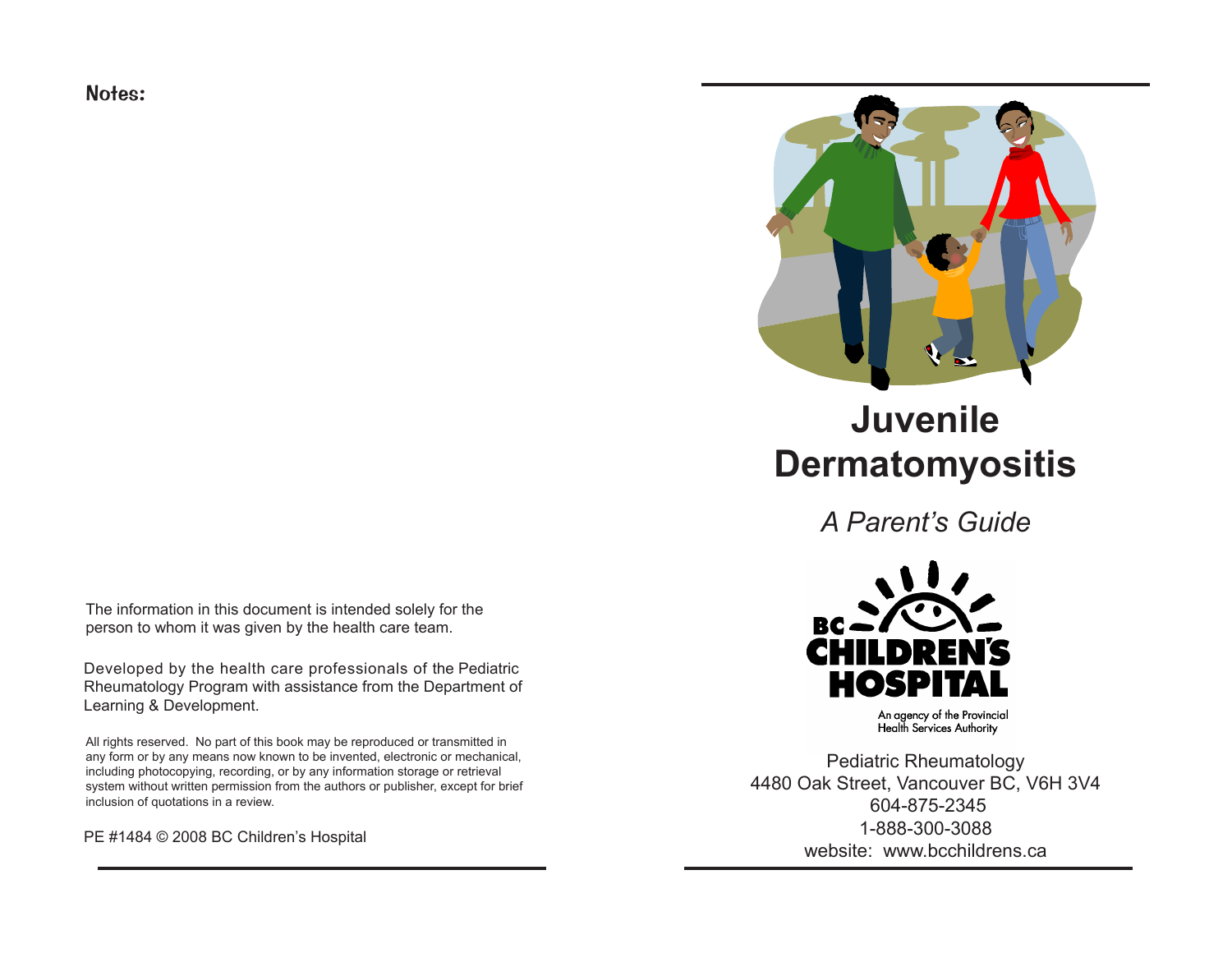## Table of Contents

| What are the signs of Juvenile Dermatomyositis? 4        |
|----------------------------------------------------------|
|                                                          |
|                                                          |
| Are there any special shots my child should or shouldn't |
|                                                          |
|                                                          |
| What should I expect when we come to the clinic?11       |
|                                                          |
|                                                          |



however it is difficult to predict when this will occur for your child. Most children require medication for at least two years. Some children may have a disease flare as the medications are being withdrawn; there is usually no particular trigger for disease flares. Some children may require treatment longer than two years, or require additional drugs. Most children will recover completely form dermatomyositis with no ill effects.

Unfortunately a small proportion of children continue to have active disease for many years. They may develop muscle wasting and contractures (shortening of the muscle) which may leave them with some physical limitations.

Once your child has completely recovered from the disease it is very rare for the disease to recur.

Hopefully this booklet has answered some of your questions regarding dermatomyositis. A good understanding of the disease will enable you to help your child cope well with their illness with little if any changes to your family's lifestyle.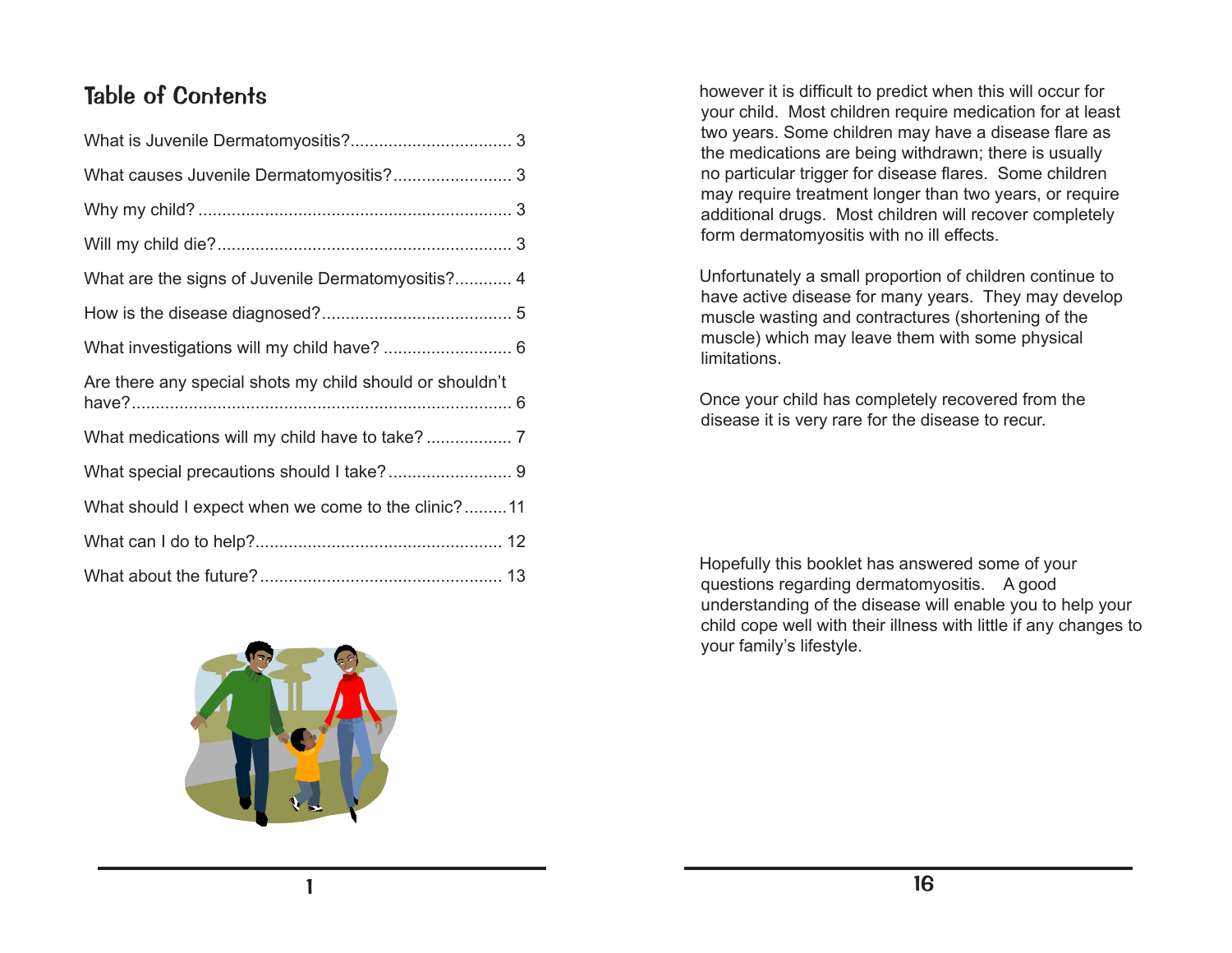- Discipline must not change for your child with an illness. It is sometimes easy to feel sorry for your child. However, your rules and expectation should continue as they would have before your child got ill. Your child does not want to be treated "different".
- Assign chores that your child can manage. When you have the expectation that the child contributes to the "family work" you give them the message that they are valuable contributing members of the family.
- Remember to discuss your concerns and questions with the health care team. Write your question down and bring them to the clinic. Sometimes speaking to another parent for support can be helpful.

#### • School

It is important that your child get back into a normal school routine as soon as possible. Most children with dermatomyositis can manage school full time. A few children have to miss school or only go half time for a week or two after treatment has been started, but it is rare to need to miss school after this time, except for clinic appointments. The occupational therapist and nurse can help communicate with the school if any adjustments need to be made to your child's school program, such as missing gym for a while or needing extra time to get around the school.

### What about the future?

Dermatomyositis is variable in its severity and it is difficult to know how long your child will require treatment. Generally children are started on a high dose of prednisone and then the dose is decreased over time depending on your child's response. The goal is to be able to discontinue the prednisone, and continue on methotrexate for a period of time for disease control;

### What is Juvenile Dermatomyositis?

Juvenile dermatomyositis is an inflammatory disease of small blood vessels ("vasculitis") that primarily affects the skin and muscle. This inflammation leads to a skin rash and muscle weakness. It is a rare disease with the average age of onset at 7 years. The disease occurs equally in boys and girls.

### What causes Juvenile Dermatomyositis?

The cause of dermatomyositis is unknown. We do know that the symptoms are caused by an abnormal reaction of the body's immune system. Our immune system protects our bodies against infections caused by foreign invaders such as bacteria and viruses.



In a child with an auto-immune disease like dermatomyositis, their immune system attacks their body's own cells. The end result is inflammation in the blood vessels in the skin and in the muscle. Sometimes other areas of the body are also affected.

### Why my child?



Nothing you did, or did not do, caused your child to get dermatomyositis. Dermatomyosits is not contagious which means your child did not catch it from someone else, nor can anyone catch it from your child. There is no strong genetic factor involved.

Dermatomyositis almost never occurs in other family members, so there is almost no chance of your child's brothers or sisters getting the disease.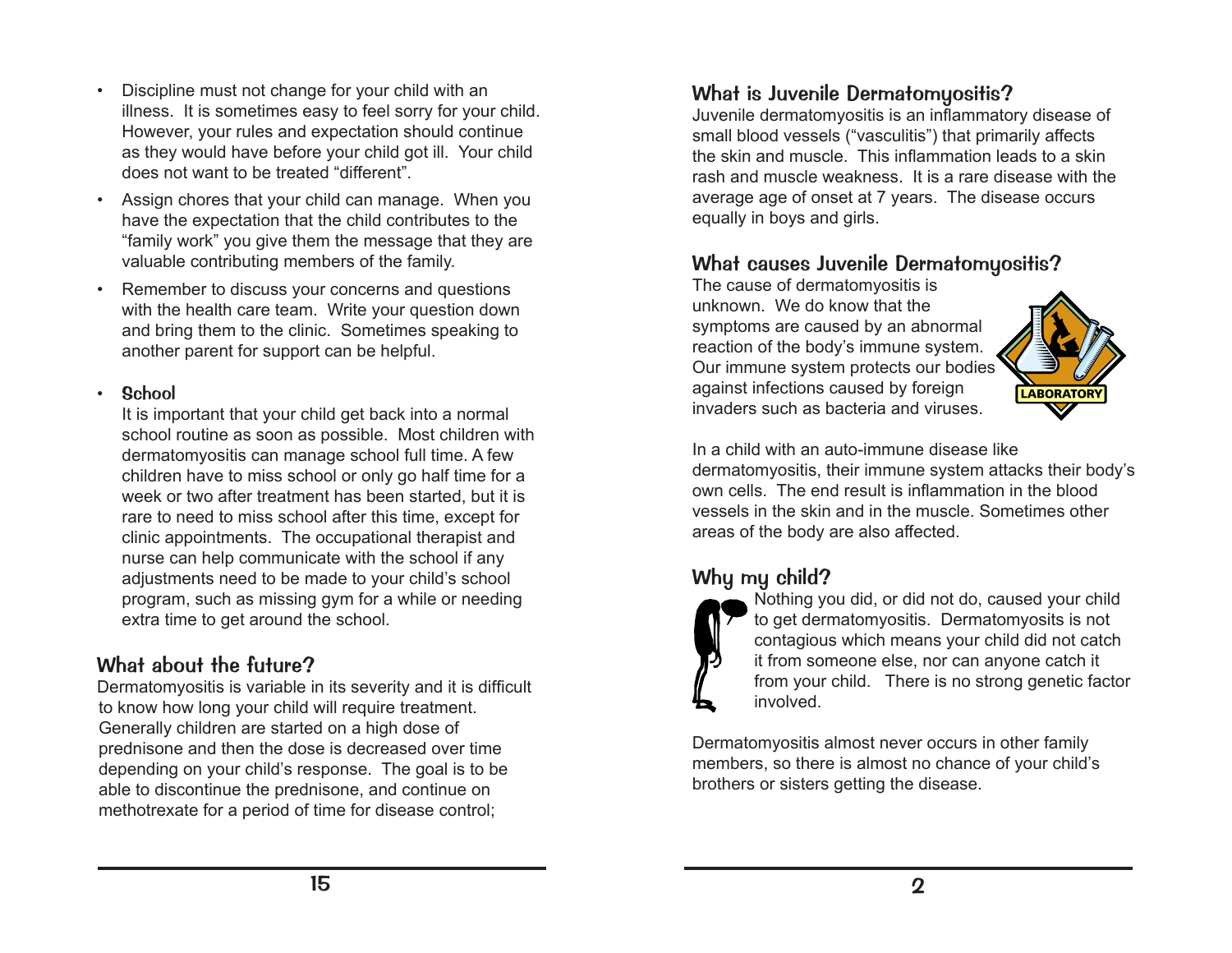### Will my child die?

Before the use of steroid therapy (prednisone or methyl prednisone) about 1/3 of children with this disease died, 1/3 were left severely handicapped, and 1/3 recovered completely. With the routine use of prednisone and other medications the majority of children recover. It is now very rare for a child to die, but this remains a risk if vital organs such as the lungs, heart or bowel become involved.

### What are the signs of Juvenile Dermatomyosits?

The signs and symptoms of dermatomyositis vary widely and may be mild or severe. Generally children have mild symptoms which slowly worsen over a number of months. Less frequently, children develop severe weakness very quickly, with or without rash. Specific signs of dermatomyositis include:

- **Rash:** The typical rash is a purple-reddish discoloration of the upper eyelids known as a "heliotrope" rash. Sometimes there is swelling around the eyes. The knuckles, elbows and knees are also involved with red, thick scaly patches called "Gottron's papules". Occasionally the skin may break down. The rash is photosensitive and may worsen with sun exposure.
- Weakness: Muscle weakness usually occurs gradually. Often parents notice that their child can't "keep up" or mistake the weakness for laziness. As the weakness gets worse children often have difficulty going up and down stairs or getting up from the floor. Weakness generally occurs in the muscles of the shoulders, neck, thighs, hips, and trunk. If weakness becomes severe,

the muscles of the gastrointestinal tract and chest wall can become involved, causing difficulty swallowing, a nasal sounding voice and , in severe cases, difficulty breathing.



#### • Research

Research is an important part of our clinic and you may be asked to participate in research studies related to your child's dermatomyositis. Remember, you are never obligated to participate in research and your child's care will not differ whether you decide to participate in research studies or not. Participation in research helps us understand dermatomyositis and may benefit your child and other children with dermatomyositis.



### What can I do to help?

Raising a child can be a challenge at times. Raising a child with a chronic illness requires even greater patience and understanding. It is only natural to have concerns and worries. Some parents feel guilty and may over indulge

their child. Far too often parents expect too much from themselves and feel they are responsible for their child's illness. Families can learn to adapt to their child's illness and grow from this experience.

- Take one day at a time. You do not have to learn all medical terms and procedures in one day. Your nurse and physicians are always available to answer any questions.
- Take good care of your own physical and emotional needs. You will be most helpful to your child when you are feeling your best.
- Talk things over regularly with all members of your family and share your feelings. Communicating openly helps prevent tensions and fears that can add stress to family life.
- Do not overly protect your child. On the one hand you will want to protect your child; on the other hand you will want to encourage your child's independence. It is best to strike a balance.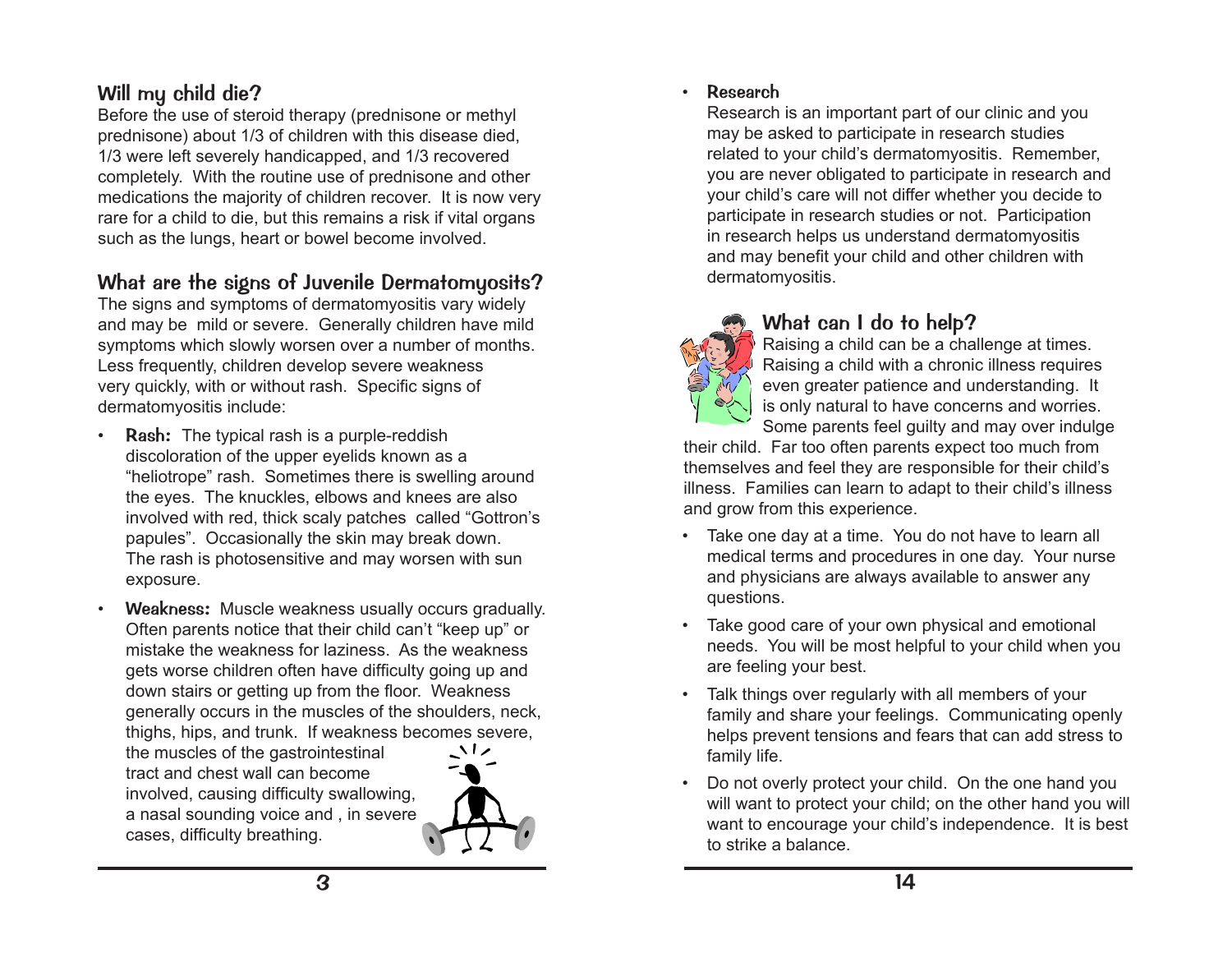

### What should I expect when we come to the clinic?

Your child will initially be seen by the clinic nurse. You may then be seen by a pediatric resident (doctor training

in pediatrics) or a rheumatology fellow (pediatrician training in rheumatology). You will always see one of the rheumatologists. It is necessary to examine your child at each visit, and this will include strength testing. A blood test will also be done, as these tests help the doctor in determining disease activity.

Your child will have to miss school for scheduled clinic visits. When your child is first diagnosed, you will be coming to the clinic fairly frequently (usually about every two weeks). As your child improves, the frequency decreases to about every two to three months. You will need to set aside at 1 to 2 hours for each appointment.

The clinic visits are very important as they enable the doctors to monitor your child's disease activity and make adjustments in their medication(s).

Physiotherapy and Occupational Therapy Your child will usually see our physiotherapist and occupational therapist at each clinic visit. Assessing your child's muscle strength is very important in determining improvement. The therapists will do a formalized muscle test called a CMAS (Childhood Myositis



Assessment Scale) at most visits. Early in the disease course passive stretching is recommended to prevent the muscles from tightening up. Once the active inflammation has been well controlled, strengthening exercises and range of motion exercises may be recommended. Restrictions on your child's activities are almost never necessary and in fact we encourage your child to return to their activities as soon as they feel able.

- Joint pains: This is a less common complaint but your child may develop stiff and swollen joints. This inflammation does not usually last long or cause severe joint damage.
- Calcinosis: Some children can develop small lumps of calcium under the skin or in the muscle. This process usually occurs later in the disease. The lumps may feel like little pebbles under the skin and are generally painless unless they are bumped. Sometimes these lumps break through the skin and drain a creamy white liquid. Usually they disappear over a long period of time.
- **Lipoatrophy:** Lipoatrophy is an uncommon condition associated with juvenile dermatomyositis. It generally occurs late in the course of the disease and seems more likely if the disease is particularly severe at the beginning. It is characterized by a loss of fat from the face and limbs. There may also be problems with sugar metabolism which is why all children have their blood sugars monitored. We don't know why some children, and not others, develop this unusual complication.



### How is the disease diagnosed?

Dermatomyositis is not always easy to diagnose. In some children the signs develop slowly over a period of months and in others the signs develop much more quickly. The diagnosis is based on both the physical

examination and laboratory tests.

The pediatric rheumatologist (a pediatrician who specializes in the diagnosis and treatment of children with inflammatory disease of the joints, muscles, blood vessels and skin) will evaluate the history of your child's condition, and perform a detailed physical examination.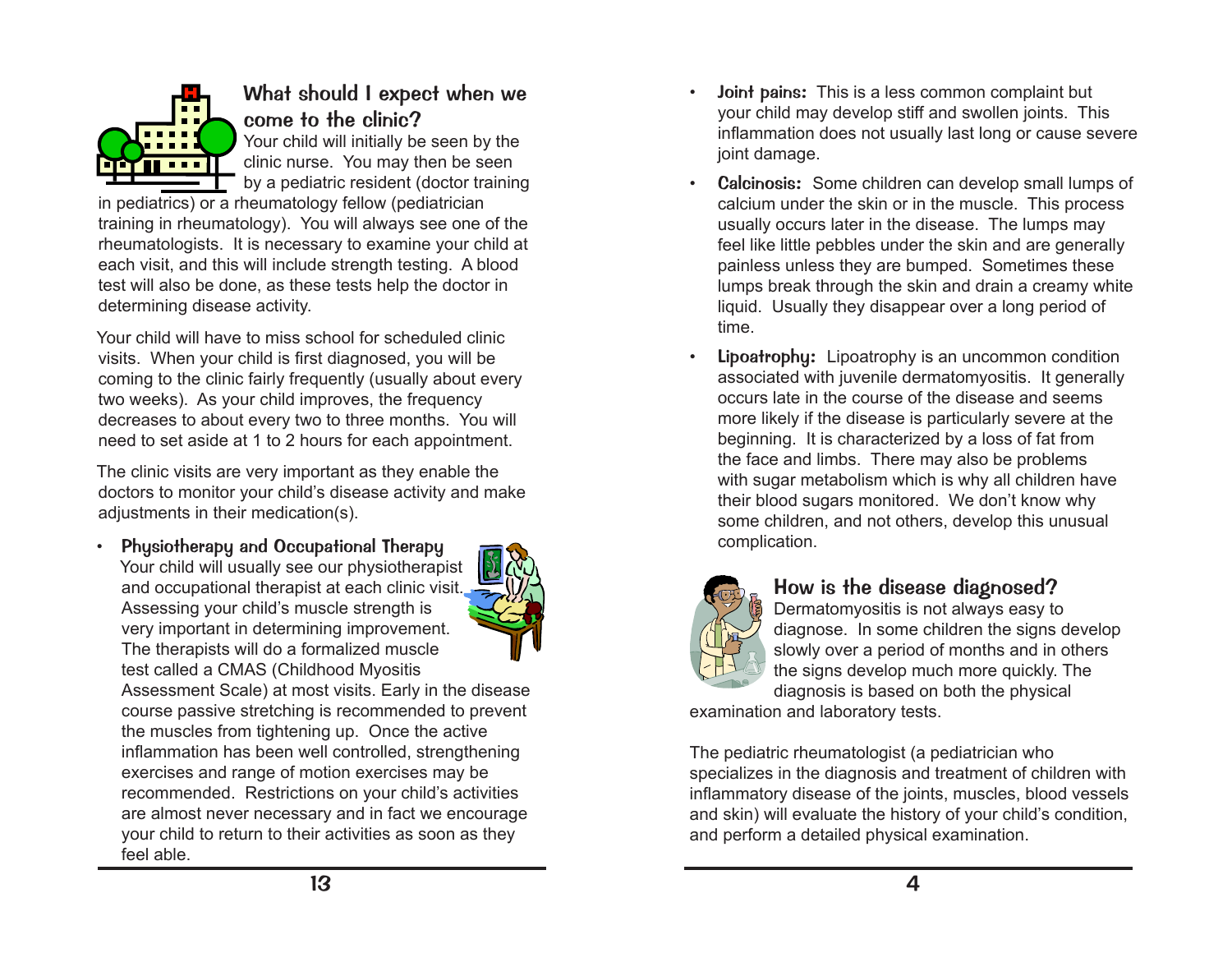Blood tests are important in helping to diagnose dermatomyositis and also help to monitor the activity of the disease. Usually a blood test is done at every clinic visit. These tests show if there is inflammation in the muscles or in other areas of the body. Which of these laboratory tests are most indicative of disease activity is a little different in each child. The most common tests include:

• Muscle Enzymes

When muscles are inflamed, certain muscle proteins leak into the blood. The four that are generally measured in dermatomyositis are CK (creatinine kinase), ALT (alanine amino transferase), AST (aspartate amino transferase), and LDH (lactic dehydrogenase).

#### • Von Willebrand's Factor

Von Willebrand's factor is released from cells lining blood vessels. In some children with dermatomyositis, this protein can be elevated when the disease is active, and can help measure disease activity.

• Erythrocyte Sedimentation Rate (ESR)

The ESR is elevated when there is inflammation in the body. It is not specific to dermatomyositis and can go up in various illnesses including colds and flu.

• Autoantibody levels

There are a number of tests that are done to determine dermatomyositis is not part of a more complex disease such as lupus. These tests are not usually done at every clinic visit, but at the time of diagnosis.

• Lipid Profile

At diagnosis your child will have lipids and blood sugars measured as these can sometimes be abnormal and could mean the development of lipodystrophy.

### Diet

There is no special diet which will cure your child's illness. A well-balanced diet that includes a variety of foods is key to healthy nutrition. If your child is on big doses of prednisone there are a few key points to remember:

- Avoid foods high in salt, such as fast foods.
- Encourage your child to eat foods high in calcium (e.g. milk, cheese) to help keep bones strong. It can be difficult for some children to receive enough calcium through their diet and doctors may prescribe a calcium supplement such as Tums.



Remember that prednisone will cause your child to feel hungry. Try and provide foods low in calories and high in nutrients such as fruits and vegetables. Healthy food choices may help slow down prednisone related weight gain.

### Complimentary and alternative medicines

There is no evidence that any herbs or natural medicines are helpful in dermatomyositis. Some supplements may actually be harmful. Discuss complementary and alternative medicine use with the doctors or clinic nurse before starting any of these treatments.

### Medi-alert Bracelet

This bracelet (or necklace) will identify your child's diagnosis and the medications they are on. In the event of an accident, it is important for medical staff to know that your child is on prednisone.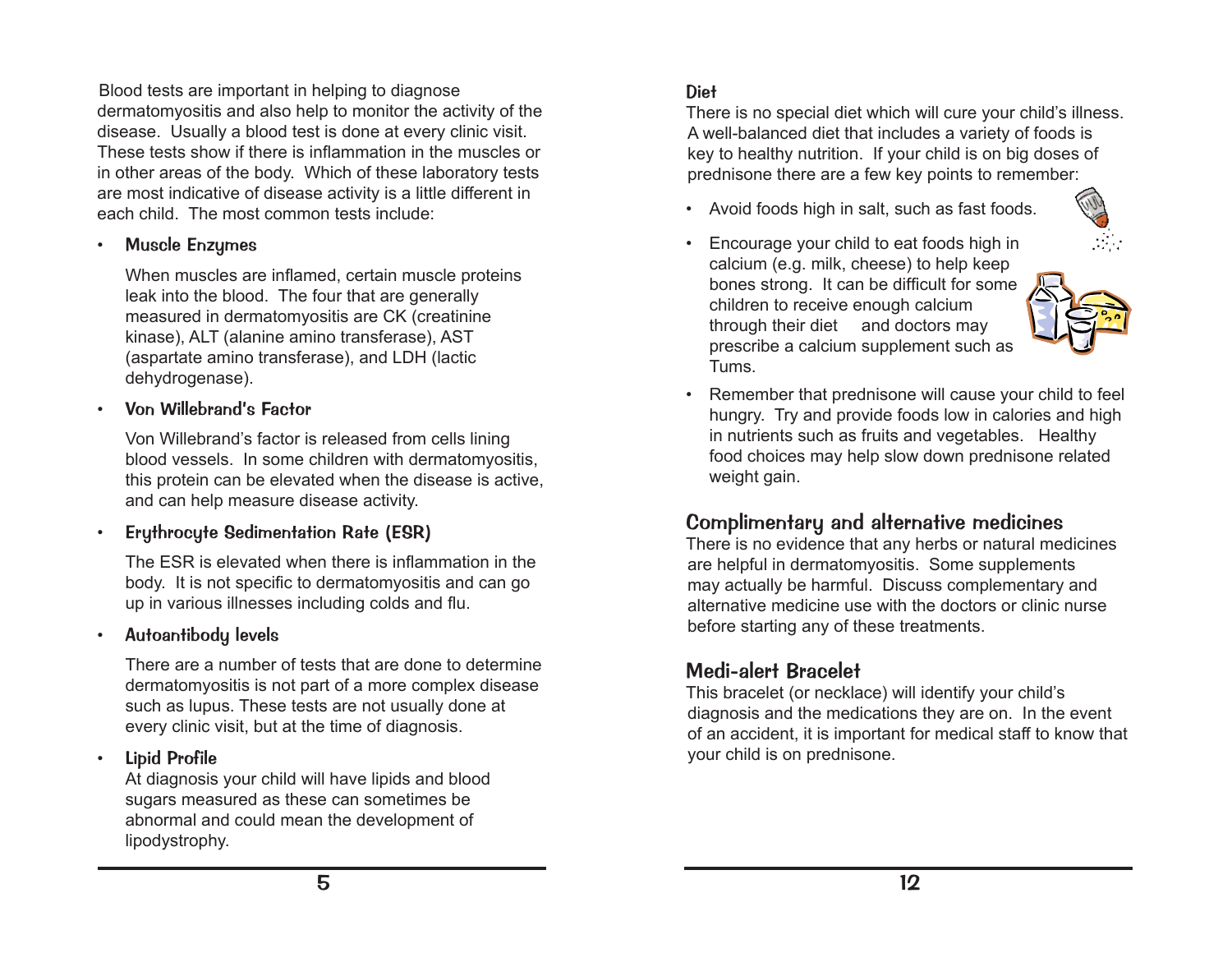drug with relatively few side effects. Plaquenil very rarely damages the retina of the eye. However at the dosages that we use in our clinic, this has not been a problem. We do ask that you have your child's eyes checked every one to two years by an eye specialist (ophthalmologist).

#### Intravenous Immunoglobulin (IVIG)

This infusion is used to help improve the rash in dermatomyositis. It is recommended for a severe rash which has not improved over time. It is still not clear how much benefit, if any, this drug has on the muscle disease.

There are other immunosuppressive drugs which may be prescribed to help control your child's illness and these will be discussed with you in detail by your doctor.

### What special precautions should I take?

#### Chicken pox

Children who develop chicken pox while taking prednisone can become very ill. If you child has been in direct contact with a child with chicken pox (and has never had chicken pox, or varicella vaccine) they should receive Varicella Immune Globulin (VZIG) within 72 hours of contact. Your family doctor should be contacted as soon as possible. IF your doctor is unavailable, take your child to the local hospital emergency department.

If your child develops chicken pox, contact your family doctor that day. Your child may need an antiviral medication to lessen the severity of the illness.



#### Sunscreen

Very often the dermatomyositis rash can become more active with sun exposure. A sunscreen lotion with a sun protection factor (SPF) of 30 or higher is recommended.



### What investigations will my child have?

• MRI (magnetic resonance imaging) This technique can help the doctors identify areas of inflamed muscles and also directs the doctors where to do a muscle

biopsy if necessary. MRI may be done later in the disease to assist the doctors in monitoring disease activity. MRI does not use radiation and is a safe procedure. Younger children who need an MRI will need anesthesia (to be put to sleep) for the procedure so they do not move while the test is being performed.

#### Muscle biopsy

This is where a small piece of muscle is removed through a small needle or surgical incision and then examined under a microscope. This is done under general anesthetic.

• Electromyography

This is a test that measures the electrical activity of the muscles. It is performed by inserting a small needle into the muscle to be tested, and then stimulating the muscle and recording its electrical response. This test can help show whether muscle alone is inflamed or if nerves may be involved as well.

#### • Bone Density Scan (Dexa-scan)

This is a special x-ray that looks at the architecture of your child's bones (how strong your child's bones are). Inactivity and muscle weakness make bones less strong and one of the medicines, prednisone, can cause your child's bones to be more brittle. We monitor bone density through this special x-ray every 2 years or sooner if abnormal.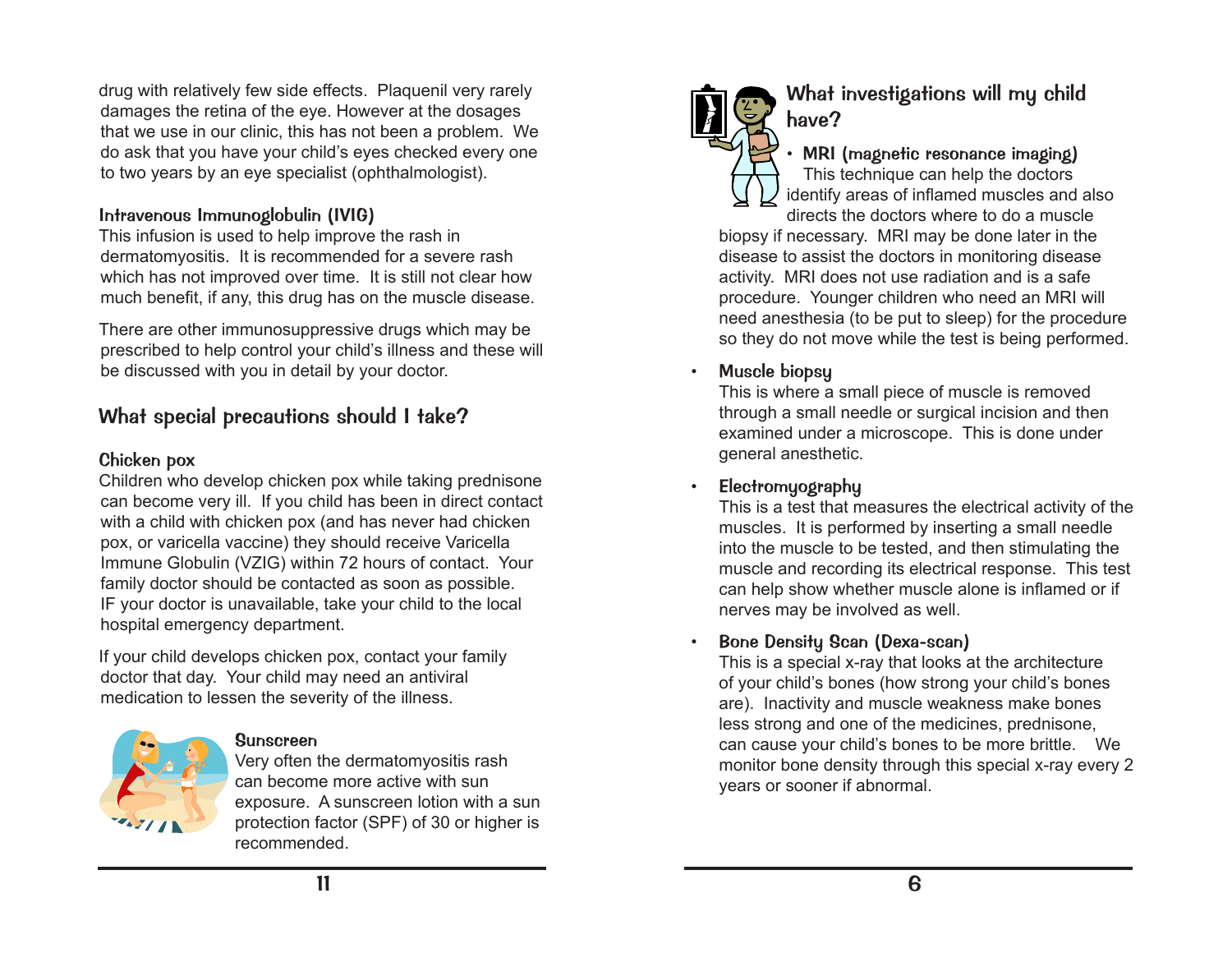### Are there any special shots my child should or shouldn't have?

If your child is on large doses of prednisone your doctor may wish to withhold some childhood vaccinations. If you are unsure always check with your clinical nurse or doctor.

#### **Flu Vaccine**

It is wise to have your child, and in fact all your family members, receive the flu shot every year in October or November. This can be given by your family doctor. Flu can sometimes be a



very serious illness, and if a child with dermatomyositis on steroids gets the flu they may not be able to fight the infection very well.

### What signs should I watch for when the disease is active?

If your child experiences any of the symptoms listed below you must notify your doctor:

- a change in your child's voice (nasal or softer sounding)
- trouble chewing foods or swallowing liquids
- choking or excessive drooling
- trouble breathing or shortness of breath
- tummy pains (dermatomyositis can affect the bowel, leading to ulcers or perforation in severe cases)

As your child gets better, the rheumatology team doctors will reduce your child's prednisone slowly guided by symptoms and blood tests.

#### Intravenous Methyl prednisone

This drug is a steroid similar to prednisone except it is given into a vein in your child's arm. It is often given weekly or monthly in very high doses. It is often given in addition to daily oral prednisone at the beginning of the illness, or if there is a flare.



There are fewer side effects when giving steroids this way but for the long term, it may not be as effective as prednisone by mouth.

#### **Methotrexate**

Methotrexate is an immunosuppressive drug, which means it helps to suppress the cells that activate inflammation. Methotrexate is usually used in combination with prednisone and allows doctors to decrease your child's prednisone while keeping the disease in control. It is well tolerated well with few side effects

#### Cyclophosphamide

Cyclophosphamide is a strong immunosuppressive drug that may be used in more severe forms of dermatomyositis.

#### Rituximab

Rituximab is an immunosuppressive drug that may be used for children with severe dermatomyositis who have not responded to usual therapies.



#### Hydroxychloroquine (Plaquenil)

Plaquenil is a drug sometimes used to help treat severe rash in dermatomyositis. It is only effective in a small number of patients, but it is a safe